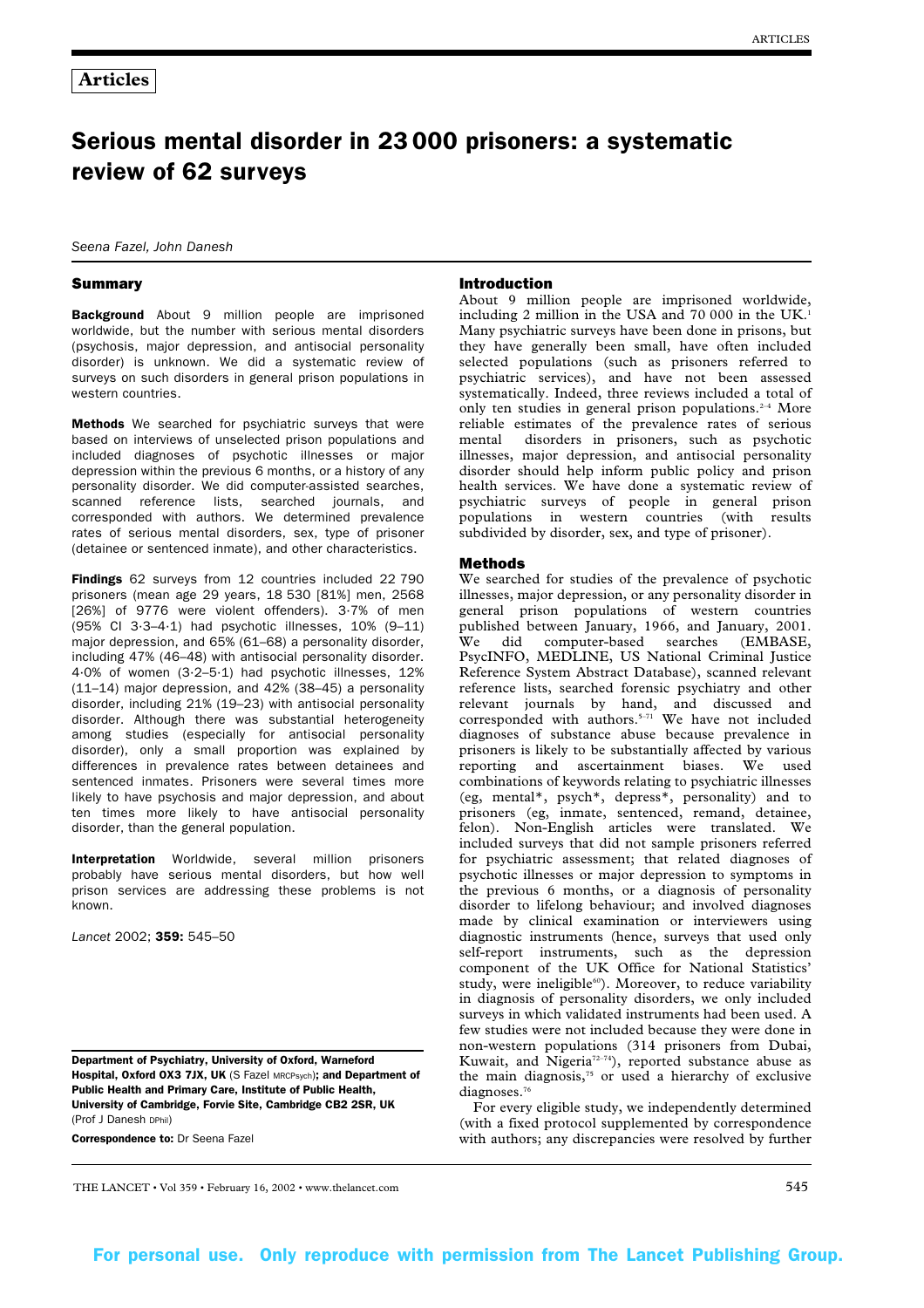review) geographical location, year of interview, number of prisoners interviewed, sampling method, type of prisoner (detainee *vs* sentenced inmate), response rate, diagnostic instruments and criteria, type of interviewer, number diagnosed with relevant disorders, mean age, proportion male, number charged with violent offences, and mean duration of imprisonment at time of interview. Psychotic illnesses included mainly schizophrenia but also schizophreniform disorder, manic episodes, and delusional disorder. Major depression included diagnoses of unipolar affective disorder (symptoms had to be present for at least 2 weeks). Any reported personality disorder was recorded, with particular emphasis given to antisocial (or dissocial) personality disorder because of its prognostic value and potential treatability.77 If possible, results were tabulated separately by prisoners' status (ie, detainees [remand prisoners in the UK] *vs* sentenced inmates). Several studies did not provide separate results for detainees and sentenced prisoners; they were combined in analyses and called mixed studies.<sup>23-26,51,52,69</sup>

As previously described,78,79 prevalence rates of various disorders were combined from different studies by direct summation of numerators and denominators (providing weighted averages), subdivided by sex and by prisoners' status. The results from smaller studies—those with less than 250 prisoners—were combined in figures 1–3 and when displaying the results from separate studies and calculating standard  $x^2$  tests of heterogeneity. Possible sources of heterogeneity were investigated by grouping studies according to potentially relevant characteristics and by  $\chi^2$  tests. To make some allowance for multiple comparisons, 99% CIs were used for individual studies (or aggregations of smaller studies), and 95% CIs for subtotals and overall totals.

### *Role of the funding source*

The sponsors of the study had no role in study design, data collection, data analysis, data interpretation, or writing of the report.

## Results

### *Study and baseline characteristics*

62 relevant surveys, reported in 66 publications, included a total of 22 790 prisoners of whom 18 530 (81%) were men. In 47 surveys (12 859 prisoners) that included information on age, weighted mean age of prisoners was 29 years. 2568 (26%) of 9776 prisoners were charged with, or convicted of, violent offences (27 surveys included these data). These baseline characteristics varied little by disorder. The studies were from Australia (598 prisoners),<sup>18,39,50,52,61,69</sup> Canada (3196),<sup>5,27,37,59,67,68</sup> Denmark  $(583),^{12,32}$  Finland  $(1317),^{23,25,55}$  Ireland  $(280),^{15,49}$ Netherlands  $(450),^{14,21,35}$  New Zealand  $(1431),^{10,19,20}$ Norway (41),<sup>43,66</sup> Spain (99),<sup>65</sup> Sweden (103),<sup>40</sup> UK  $(5548)$ ,<sup>6,8,11,22,26,28,33,41,42,46,47,51,53,60</sup> and the USA (9144).7,9,13,16,17,24,29–31,34,36,38,44,45,48,54,56–58,62–64,70,71 28 of the 62 surveys (11 071 prisoners) were done before 19907,13,16–18,23-25,27,28,30-33,36-39,41,42,44,50,51,57-59,62,70,71 but, with the exception of female antisocial personality disorder, the overall prevalence rates did not differ significantly by whether surveys were done before or after 1990. Reported sampling strategies included complete sampling of entire prisons (1478 prisoners),8,29,40,50,52,66,67 simple random sampling  $(3768)$ ,<sup>11,15,17,18,20–23,25,33,34,36,37,41,44,47,51,54</sup> stratified random sampling (10 563),<sup>7,9,13,24,27,28,31,38,39,45,46,53,60,70</sup> inclusion<br>of consecutive prisoners (3144).<sup>14,16,35,42,49,56-59,62,64,68,69</sup> of consecutive prisoners sampling of various prisoner subgroups  $(482),^{12,55,61}$  and

| <b>Abbreviated</b><br>reference                                                                                                                                                                                                                                                                                 | <b>Prevalence</b><br>of illness                                                                                                  |                                                                                      | <b>Prevalence</b><br>and 99% Cls |
|-----------------------------------------------------------------------------------------------------------------------------------------------------------------------------------------------------------------------------------------------------------------------------------------------------------------|----------------------------------------------------------------------------------------------------------------------------------|--------------------------------------------------------------------------------------|----------------------------------|
| Men<br><b>Detainees</b><br>Roesch, 1995 <sup>5</sup><br>Brooke, 1996 <sup>6</sup><br>Teplin, 19947<br>Birmingham, 1996 <sup>8</sup><br>Powell, 1997 <sup>9</sup><br>Simpson, 1999 <sup>10</sup><br>Davidson, 1995 <sup>11</sup><br>10 smaller studies*<br>4 mixed studies <sup>23-26</sup> t<br><b>Subtotal</b> | 39/790<br>35/750<br>30/728<br>24/569<br>10/500<br>16/441<br>5/371<br>60/1038<br>60/2006<br>279/7193                              | (5%)<br>(5%)<br>(4%)<br>(4%)<br>(2%)<br>(4%)<br>(1%)<br>(6%)<br>(3%)<br>(4%)         |                                  |
| <b>Sentenced</b><br>Motiuk, 1992 <sup>27</sup><br>Gunn, 1991 <sup>28</sup><br>Powell, 19979<br>Simpson, 199910<br>DiCataldo, 199529<br>Hyde, 198730<br>Neighbors, 1987 <sup>31</sup><br>Hurwitz, 1983 <sup>32</sup><br>Bluglass, 196633<br>14 smaller studies‡<br><b>Subtotal</b><br>Total                      | 69/1925<br>34/1769<br>26/750<br>19/645<br>33/514<br>15/464<br>17/379<br>10/335<br>6/300<br>80/1773<br>309/8854<br>588/16047 (4%) | (3%)<br>(2%)<br>(3%)<br>(3%)<br>(6%)<br>(3%)<br>(4%)<br>(3%)<br>(2%)<br>(5%)<br>(3%) |                                  |
| Women<br><b>Detainees</b><br>Teplin, 1996 <sup>45</sup><br>7 smaller studies<br>6 mixed studies+1<br><b>Subtotal</b><br>Sentenced                                                                                                                                                                               | 51/1272<br>15/440<br>20/448<br>86/2160                                                                                           | (4%)<br>(3%)<br>(5%)<br>(4%)                                                         |                                  |
| Maden, 1994 <sup>53</sup><br>7 smaller studies<br><b>Subtotal</b><br>Total                                                                                                                                                                                                                                      | 4/258<br>29/546<br>33/804<br>119/2964                                                                                            | (2%)<br>(5%)<br>(4%)<br>(4%)                                                         | 0<br>2<br>10<br>6<br>8<br>4      |
|                                                                                                                                                                                                                                                                                                                 |                                                                                                                                  |                                                                                      | Percentage (%)                   |

Figure 1: Prevalence of psychotic illnesses in 49 prison surveys Size of black areas is proportional to number of prisoners. Open diamonds=subtotals; shaded diamonds=grand totals. \*References 12–18, 20–22. †Mixed studies=surveys that did not report results separately for detainees and sentenced inmates. ‡ References 15, 20, 21, 34–44. §References 11, 12, 46–50. ¶References 23–26, 51, 52. ||References 10, 20, 36, 39, 49, 50, 57.

various combinations of such strategies  $(2374)$ .<sup>5,10,26</sup> Apart from seven studies that included only 13% (2876 prisoners) of the total sample,<sup>27,34,36,40,55</sup> the reported response rates were higher than  $80\%$ ; in five<sup>27,34,36,40,55</sup> of the seven surveys with lower participation rates, rates were still higher than 65%.

In some studies, diagnoses of psychotic illnesses and major depression were based solely on clinical examination, but in most studies trained interviewers had made diagnoses using validated questionnaires. For psychotic illnesses and depression, the instruments included: Diagnostic Interview instruments included: Diagnostic Interview Schedule, 5,7,9,24,27,29,34,35,37,45,57,62 Composite International Diagnostic Interview,<sup>10,20,56</sup> Structured Clinical Interview for the Diagnostic and Statistical Manual, 30,31,39,50,52,66 Clinical Interview Schedule, 6,8,11,28,46,53 Present State Examination-10,<sup>12,60</sup> Schedule for Affective Disorders,<sup>26</sup> Diagnostic Interview for Children and Adolescents— Adolescent Version,<sup>55</sup> and Schedule for Clinical Assessment in Neuropsychiatry.49 The following validated questionnaires were used by interviewers in studies of personality disorder: the Diagnostic Interview **Schedule**, 5,7,9,24,27,31,34,35,37,45,56-59,61,62,65 Structured Clinical Interview for Diagnostic and Statistical Manual Personality Disorders,<sup>19,43,60,69</sup> Personality Disorder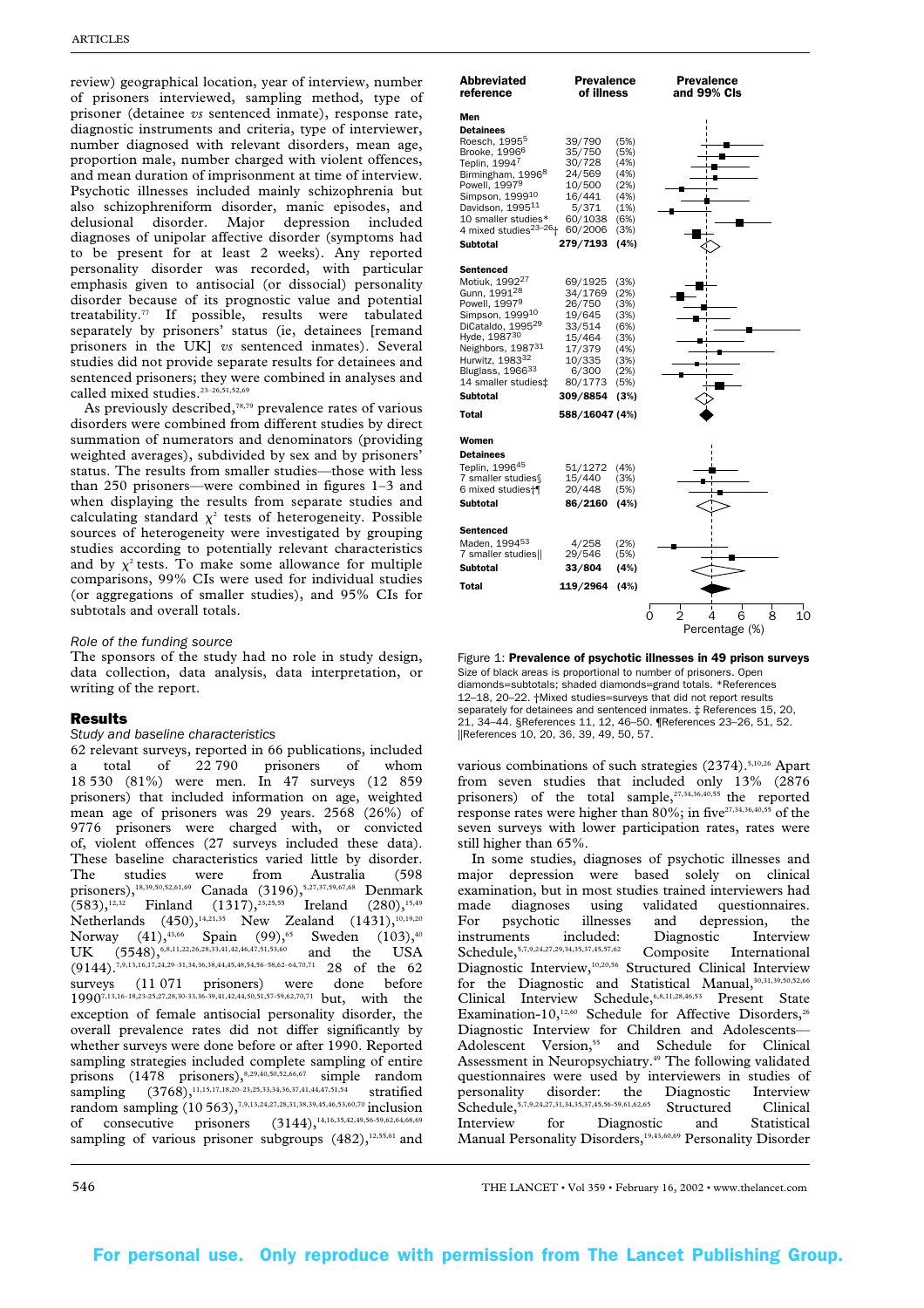

Figure 2: Prevalence of major depression in 31 prison surveys Size of black areas is proportional to number of prisoners. Open diamonds=subtotals; shaded diamonds=grand totals.\*References 12, 13, 20–22. †Mixed studies=surveys that did not report results separately for detainees and sentenced inmates. ‡References 20, 21, 34, 35, 37, 39, 42, 43, 54, 55. §References 12, 47–50, 71. ¶References 10, 20, 39, 49, 50, 57.

Questionnaire,<sup>10</sup> and Personality Disorder Examination.<sup>67</sup> There was generally no substantial heterogeneity within groupings of studies with fewer than 250 prisoners, and most studies reported insufficient detail to enable reliable assessments of the extent of psychiatric comorbidity.

#### *Psychotic illnesses*

49 relevant surveys on psychotic illnesses included a total of 19 011 prisoners.<sup>5-18,20-53,57</sup> Overall, 3.7% (95% CI  $3.3-4.1$ , figure 1)—or 588 of 16 047 male prisoners—were diagnosed with a psychotic illness. There was substantial heterogeneity among these studies  $(\chi^2_{18}=68, \text{ p}<0.0001)$ , and only a small part of it was explained by possible differences between studies that used validated diagnostic instruments and those that did not (3.5 *vs* 4.3%, respectively;  $\chi^2$ <sub>1</sub>=6.2, p=0.01). There were significant differences between studies done in the USA and those done elsewhere (4·5 *vs* 3·3%, respectively;  $\chi^2$ <sub>1</sub>=13·7, p=0·0002). Overall, 4·0% (3·2–5·1, figure 1) or 119 of 2964 female prisoners—were diagnosed with a psychotic illness. There was no significant heterogeneity between these studies  $(\chi^2_{4} = 7.1, p > 0.10)$ .

#### *Major depression*

We identified 31 relevant surveys that reported on major depression including a total of 10 529



#### Figure 3: Prevalence of antisocial personality disorder in 28 prison surveys

Size of black areas is proportional to number of prisoners. Open diamonds=subtotals; shaded diamonds=grand totals. \*References 12, 19, 21, 59, 60. †Mixed studies=surveys that did not report results separately for detainees and sentenced inmates. ‡References 19, 21, 34. 35, 37, 60–66. §References 12, 50, 67, 68. ¶References 24, 60, 69. ||References 24, 50, 60, 67–69.

prisoners.<sup>5,6,9,10,12,13,20-22,24,29-31,34,35,37,39,42,43,45,47-50,52,54-57,71</sup> Overall, 10% (9–11, figure 2)—or 743 of 7631 male prisoners were diagnosed with major depression. There was substantial heterogeneity between these studies  $(\chi^2_{11}=64,$ p<0·0001), and this was only partly explained by differences between detainees and sentenced prisoners (9 *vs* 11%, respectively;  $\chi^2$ <sub>1</sub>=10.0, p=0.002), between studies in which interviews were done by psychiatrists or not (7 *vs* 10%, respectively;  $\chi^2$ <sub>1</sub>=14·2, p=0·0002), and between larger and smaller studies (9 *vs* 11%, respectively;  $\chi^2$ <sub>1</sub>=6.2, p=0.008). Overall, 12% (11–14, figure 2)—or 350 of 2898 female prisoners—were diagnosed with major depression. Again, there was no significant heterogeneity between these studies  $(\chi^2_{\mu} = 7.0,$  $p > 0.10$ .

#### *Personality disorder*

We identified 28 relevant surveys that reported on antisocial personality disorder including a total of 13 844 prisoners.<sup>5,7,9,10,12,19,21,27,31,34,35,37,43,45,56-65,67-70</sup> Overall, 47% (46–48, figure 3)—or 5113 of 10 797 male prisoners were diagnosed with antisocial personality disorder. There was substantial heterogeneity between these studies  $(\chi^2_{11}=438, p<0.0001)$ , and this was partly explained by differences between studies done in the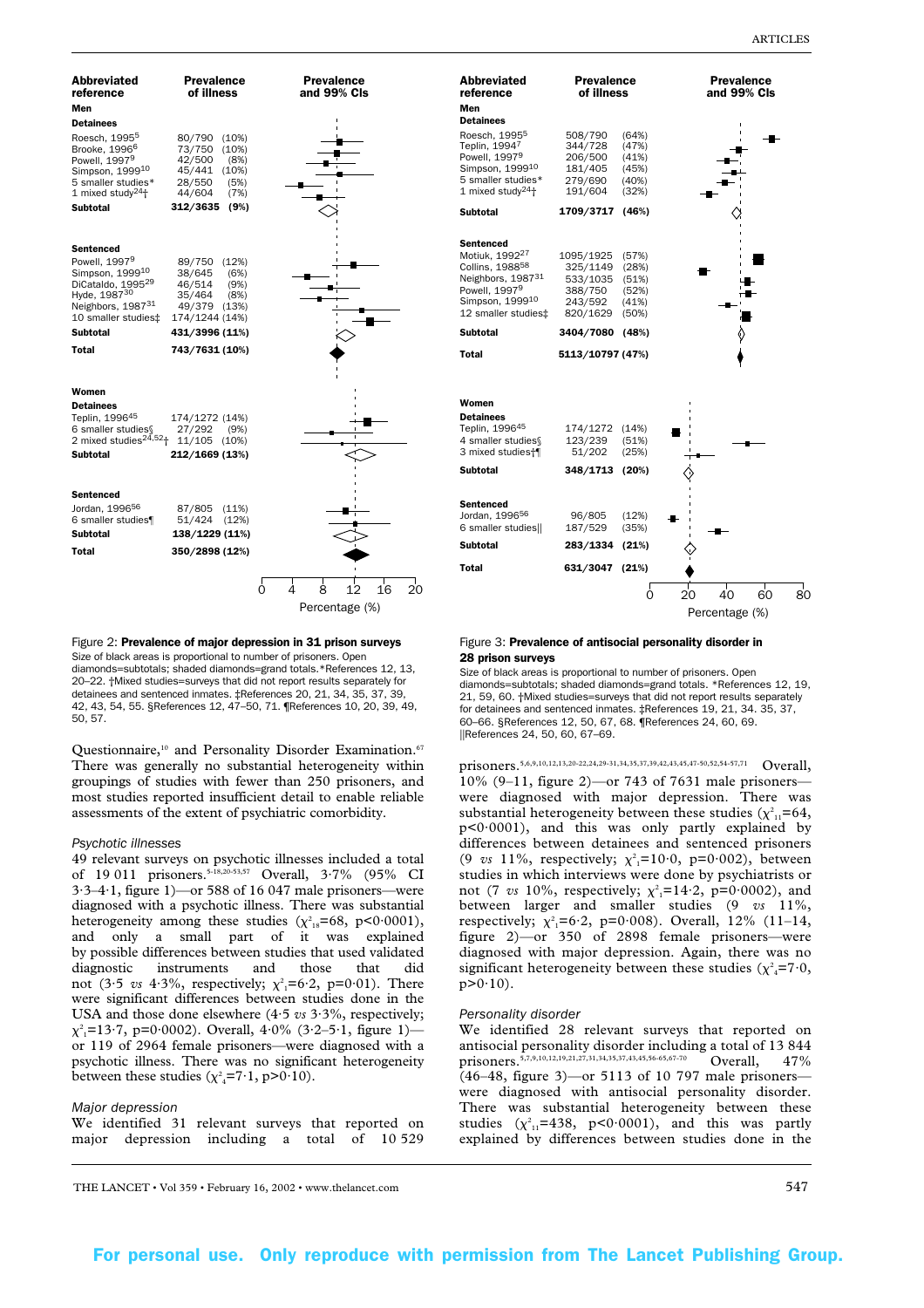USA and those done elsewhere (43 *vs* 52%, respectively;  $\chi^2$ <sub>1</sub>=93, p<0·0001). In a subsidiary analysis of the four studies in which investigators reported on any personality disorder in men, 65% (61–68)—or 989 of 1529 male prisoners—were diagnosed with some personality disorder (including antisocial personality disorder).10,60,64,66 Overall, 21% (19–23, figure 3)—or 631 of 3047 female prisoners—were diagnosed with antisocial personality disorder. There was substantial heterogeneity between these studies  $(\chi^2_{4} = 285,$ p<0·0001), much of which was accounted for by differences between larger and smaller studies (13 *vs* 37%, respectively;  $\chi^2$ <sub>1</sub>=236, p<0.0001) and between studies done before and after 1990 (39 *vs* 17%, respectively;  $\chi^2$ <sub>1</sub>=125, p<0.0001). There were also differences between studies done in the USA and those done elsewhere  $(18 \text{ vs } 33\%, \text{ respectively}; \chi^2_{1} = 64,$  $p<0.0001$  and between studies in which interviews were done by psychiatrists or not (42 *vs* 19%, respectively;  $\chi^2$ <sub>1</sub>=67, p<0·0001). In a subsidiary analysis of the seven studies in which investigators reported on any personality disorder in women, 42% (38–45)—or 532 of 1281 female prisoners—were diagnosed with some personality disorder (including antisocial personality disorder).10,23,25,50,56,60,69 In the five studies in which borderline personality disorder was reported, this diagnosis was made in 25% (22–29)—or 307 of 1208 female prisoners.10,50,56,60,69

# **Discussion**

Our results suggest that typically about one in seven prisoners in western countries have psychotic illnesses or major depression (disorders that might be risk factors for suicide),<sup>80</sup> and about one in two male prisoners and about one in five female prisoners have antisocial personality disorders. These findings might have several implications.

First, they indicate that the risks of having serious psychiatric disorders are substantially higher in prisoners than in the general population. Compared with the general American<sup>24,81</sup> or British<sup>82</sup> population of similar age, prisoners have about two-fold to four-fold excesses of psychotic illnesses and major depression, and about a ten-fold excess of antisocial personality disorder. More research is needed to elucidate to what extent these excesses are causes, consequences, or both, of imprisonment (for example, the effect of substance abuse on the prevalence of psychosis in prisoners is not known).

Second, our findings suggest that the burden of treatable serious mental disorder in prisoners is substantial. For example, application of these typical prevalence rates to the prison population of the USA suggests that a few hundred thousand prisoners might have psychotic illnesses, major depression, or both—an amount that is twice the number of patients in all American psychiatric hospitals combined.<sup>83</sup> Given the limited resources of most prisons, however, it seems doubtful whether most prisoners with these illnesses receive appropriate care, such as that mandated by the European Convention on Human Rights and other international charters.<sup>84</sup>

Finally, although only about one-third of the world's prisoners live in western countries, about 99% of available data from prison surveys are derived from western populations, which underscores the need for greater forensic psychiatric research in non-western populations.

Even though our review was restricted to surveys done in western countries, it included data gathered during several decades from different prison populations in 12 countries. The prevalence of psychiatric disorders might, therefore, have been expected to vary substantially as a result of such differences, as well as because of differences in medical and judicial systems and in survey methods. But, although we noted that estimates of prevalence of antisocial personality disorder varied considerably, there was much less variation in psychotic illnesses and major depression (perhaps, in part, because of greater diagnostic consensus for these two disorders). Despite the likelihood that there are some real differences in the prevalence of psychiatric disorders in different prison circumstances, our summary estimates can help inform public policy and public health initiatives, particularly in areas where reliable local information is lacking.

Since a few million prisoners worldwide probably have serious mental disorders (including several hundreds of thousands with potentially treatable psychosis or depression), the ability of prison health services in some countries to address these problems may well require review.

#### *Contributors*

S Fazel and J Danesh drafted the report and were involved in study design, conduct, analysis, and interpretation.

*Conflict of interest statement* None declared.

#### *Acknowledgments*

J Coid, M Fazel, R Huxley, C Meux, and G Whitlock gave helpful comments. P Appleby plotted the figures. E Blaauw, S Doostdar, M Grann, M Hughes, O Pickering, I Sieracka, B Vollm, and Zhenming Chen assisted with translations. The following investigators kindly provided additional data from their studies: S Agbahowe, H Andersen, L Birmingham, R Bland, G Cote, M Davidson, B Denton, R Ghubash, J Haapsalo, H Herrman, W Hurley, K Jordan, M Joukamaa, T Maden, D Mohan, B Morentin, W Narrow, K Northrup, T Powell, K Rasmussen, C Schoemaker, N Singleton, C Smith, and G Walters. S Fazel was supported by a grant from the Wellcome Trust. J Danesh was supported by the Frohlich Trust, a Merton College fellowship, and the Raymond and Beverly Sackler Research Award in the Medical Sciences.

#### References

- 1 Walmsley R. World prison population list, 2nd edn. London: Home Office Research, Development and Statistics Directorate, 2000.
- 2 Arboleda-Florez J. Mental illness in jails and prisons. *Curr Opin Psychiatry* 1999; **12:** 677–82.
- 3 Lamb H, Weinberger L. Persons with severe mental illness in jails and prisons: a review. *Psychiatric Services* 1998; **40:** 483–92.
- 4 Badger D, Nursten J, Williams P, Woodward M. Systematic review of the international literature on the epidemiology of mentally disordered offenders. York: NHS Centre for Reviews and Dissemination, 1999.
- 5 Roesch R. Mental health interventions in pretrial jails. In: Davies G, Lloyd-Bostock S, eds. Psychology, law and criminal justice Berlin: De Greuter, 1995: 520–31.
- 6 Brooke D, Taylor C, Gunn J, Maden A. Point prevalence of mental disorder in unconvicted male prisoners in England and Wales. *BMJ* 1996; **313:** 1524–27.
- 7 Teplin L. Psychiatric and substance abuse disorders among male urban jail detainees. *Am J Public Health* 1994; **84:** 290–93.
- 8 Birmingham L, Mason D, Grubin D. Prevalence of mental disorder in remand prisoners: consecutive case study. *BMJ* 1996; **313:** 1521–24.
- Powell T, Holt J, Fondacaro K. The prevalence of mental illness among inmates in a rural state. *Law Hum Behav* 1997; **21:** 427–37.
- 10 Simpson A, Brinded P, Laidlaw T, Fairley N, Malcolm F. The national study of psychiatric morbidity in New Zealand prisons. Auckland: Department of Corrections, 1999.
- 11 Davidson M, Humphreys M, Johnstone E, Cunningham O. Prevalence of psychiatric morbidity among remand prisoners in Scotland. *Br J Psychiatry* 1995; **167:** 545–48.
- 12 Andersen J, Sestoft D, Lillebaek T, Gabrielsen G, Kramp P.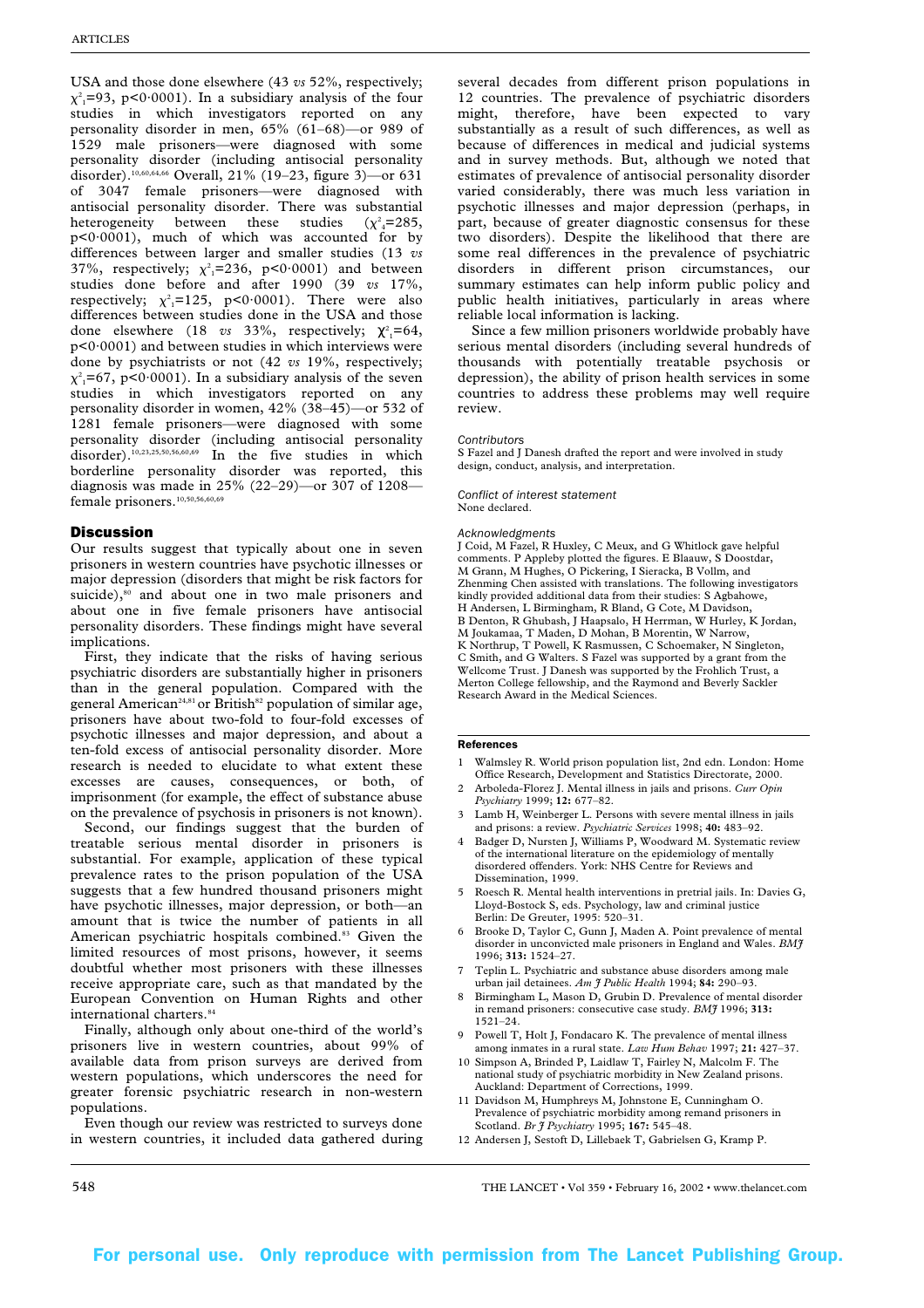- 13 Schuckit M, Herrman G, Schuckit J. The importance of psychiatric illness in newly arrested prisoners. *J Nerv Ment Dis* 1977; **165:** 118–25.
- 14 Panhuis P van. De psychotische patient in de TBS. Deventer: Gouda Quint, 1997.
- 15 Smith C, O'Neill H, Tobin J, Walshe D, Dooley E. Mental disorders detected in an Irish prison sample. *Crim Behav Mental Health* 1996; **6:** 177–83.
- 16 Swank G, Winer D. Occurrence of psychiatric disorder in a country jail population. *Am J Psychiatry* 1976; **133:** 1331–33.
- 17 Guy E, Platt J, Zwerling I, Bullock S. Mental health status of prisoners in an urban jail. *Crim Justice Behav* 1985; **12:** 29–53.
- 18 Bartholomew A, Brain L, Douglas A, Reynolds W. A medicopsychiatric diagnostic review of remanded (without a request for a psychiatric report) male minor offenders. *Med J Aust* 1967; **1:** 267–69.
- 19 Brinded P, Mulder R, Stevens I, Fairley N, Malcolm F. The Christchurch prisons psychiatric epidemiology study: personality disorders assessment in a prison population. *Crim Behav Mental Health* 1999; **9:** 144–55.
- 20 Brinded P, Stevens I, Mulder R, Fairley N, Wells J. The Christchurch prisons psychiatric epidemiology study: methodology and prevalence rates for psychiatric disorders. *Crim Behav Mental Health* 1999; **9:** 131–43.
- 21 Schoemaker C, Van Zessen G. Psychische stoornissen bij gedetineerden. Utrecht:Trimbos-Instituut, 1997.
- 22 Watt F, Tomison A, Torpy D. The prevalence of psychiatric disorder in a male remand population: a pilot study. *J Forensic Psychiatry* 1993; **4:** 75–83.
- 23 Joukamaa M. Psychiatric morbidity among Finnish prisoners with special reference to socio-demographic factors: results of the health survey of Finnish prisoners (Wattu project). *Forensic Sci Int* 1995; **73:** 85–91.
- 24 Robins R, Reiger D. Psychiatric disorders in America: the epidemiologic catchment area study. New York: The Free Press, 1991.
- 25 Joukamaa M. Mental health of Finnish prisoners—results of a follow-up study. *Nord J Psychiatry* 1998; **41** (suppl)**:** S78.
- 26 Cooke D. Psychological disturbance in the Scottish prison system: prevalence, precipitants and policy. Edinburgh: Scottish Prison Service, 1994.
- 27 Motiuk L, Porporino F. The prevalence, nature and severity of mental health problems among federal male inmates in Canadian penitentiaries. Ottawa: Research and Statistics Branch, Correctional Service, 1992.
- 28 Gunn J, Maden A, Swinton M. Treatment needs of prisoners with psychiatric disorders. *BMJ* 1991; **303:** 338–41.
- 29 DiCataldo F, Green A, Profit W. Screening prison inmates for mental disorder. *Bull Am Acad Psychiatry Law* 1995; **23:** 573–85.
- 30 Hyde P, Seiter R. The prevalence of mental illness among inmates in the Ohio prison system. Ohio: Department of Mental Health and the Ohio Department of Rehabilitation and Correction Interdepartmenal Planning and Oversight Committee for Psychiatric Services to Corrections, 1987.
- 31 Neighbors H, Williams D, Gunnings T, Lipscomb W, Broman C, Lepkowski J. The prevalence of mental disorder in Michigan Prison*.* Detroit: Michigan Department of Corrections, 1987.
- 32 Hurwitz S, Christiansen K. Criminology, 2nd edn. London: George Allen and Unwin, 1983.
- 33 Bluglass R. A psychiatric study of Scottish convicted prisoners. MD Thesis, University of St Andrews, 1966.
- 34 Gibson L, Holt J, Fondacaro K, Tang T, Powell T, Turbitt E. An examination of antecedent traumas and psychiatric comorbidity among male inmates with PTSD. *J Traumatic Stress* 1999; **12:** 473–84.
- 35 Bulten B. Gevangen tussen straf en zorg. Deventer: Kluwer, 1998.
- 36 Krefft K, Brittain T. A prisoner assessment survey: screenings of a municipal prison population. *Int J Law Psychiatry* 1983; **6:** 113–24.
- 37 Bland R, Newman S, Dyck R, Orn H. Prevalence of psychiatric disorders and suicide attempts in a prison population. *Can J Psychiatry* 1990; **35:** 407–13.
- 38 James F, Gregory D, Jones R. Psychiatric morbidity in prisons. *Hosp Com Psychiatry* 1980; **31:** 674–77.
- 39 Herrman H, McGorry P, Mills J, Singh B. Hidden severe psychiatric morbidity in sentenced prisoners: an Australian study. *Am J Psychiatry* 1991; **148:** 236–39.
- 40 Levander S, Svalenius H, Jensen J. Psykiska Skador vanliga bland interner. *Lakartidningen* 1997; **94:** 46–50.
- 41 Gunn J, Robertson G, Dell S, Way C. Psychiatric aspects of imprisonment. London: Academic Press, 1978: 209–32.
- 42 Faulk M. A psychiatric study of men serving a sentence in Winchester prison. *Med Sci Law* 1976; **16:** 243–51.
- 43 Rasmussen K, Storaeter O, Levander S. Personality disorders, psychopathy, and crime in a Norwegian prison population. *Int J Law Psychiatry* 1999; **22:** 91–97.
- 44 Harper D, Barry D. Estimated prevalence of psychiatric disorder in a prison population. *Abstr Crim Sociol* 1979; **19:** 237–42.
- 45 Teplin L, Abram K, McClelland G. Prevalence of psychiatric disorders among incarcerated women—pretrial jail detainees. *Arch Gen Psychiatry* 1996; **53:** 505–12.
- 46 Maden A, Taylor C, Brooke D, Gunn J. Mental disorder in remand prisoners. London: Home Office Research and Planning Unit, 1996.
- 47 Wilkins J, Coid J. Self-mutilation in female remanded prisoners: I an indicator of severe psychopathology. *Crim Behav Mental Health* 1991; **1:** 247–67.
- 48 Poythress N, Hoge S, Bonnie R, Monahan J, Eisenberg M, Feucht-Haviar T. The competence-related abilities of women criminal defendants. *J Am Acad Psychiatry Law* 1998; **26:** 215–22.
- 49 Mohan D, Scully P, Collins C, Smith C. Psychiatric disorder in an Irish female prison. *Crim Behav Mental Health* 1997; **7:** 229–35.
- 50 Hurley W, Dunne M. Psychological distress and psychiatric morbidity in women prisoners. *Aus NZ J Psychiatry* 1991; **25:** 461–70.
- 51 Robertson G. Correlates of crime among women offenders. *Med Sci Law* 1990; **30:** 165–74.
- 52 Denton B. Psychiatric morbidity and substance dependence among women prisoners: an Australian study. *Psychiatry Psychol Law* 1995; **2:** 173–77.
- 53 Maden T, Swinton M, Gunn J. Psychiatric disorder in women serving a prison sentence. *Br J Psychiatry* 1994; **164:** 44–54.
- 54 Eyestone L, Howell R. An epidemiological study of attention-deficit hyperactivity disorder and major depression in a male prison population. *Bull Am Acad Psychiatry Law* 1994; **22:** 181–93.
- 55 Haapasalo J. Vankien Lapsuuden Kaltoinkohtelu, kaytosonogelma t ja aikuisian psyykkiset hairiot truama. *Psykologia* 2000; **35:** 45–57.
- 56 Jordan B, Schlenger W, Fairbank J, Caddell J. Prevalence of psychiatric disorders among incarcerated women—convicted felons entering prison. *Arch Gen Psychiatry* 1996; **53:** 513–19.
- 57 Daniel A, Robins A, Reid J, Wilfley D. Lifetime and six-month prevalence of psychiatric disorders among sentenced female offenders. *Bull Am Acad Psychiatry Law* 1988; **16:** 333–42.
- 58 Collins J, Schlenger W, Jordan B. Antisocial personality and substance abuse disorders. *Bull Am Acad Psychiatry Law* 1988; **16:** 187–98.
- 59 Gingell R. The criminalization of the mentally ill: an examination of the hypothesis. PhD thesis, Burnaby, Simon Fraser University, 1991.
- 60 Singleton N, Meltzer H, Gatward R. Psychiatric morbidity among prisoners in England and Wales. London: Stationery Office, 1998.
- 61 Darke S, Kaye S, Finlay-Jones R. Antisocial personality disorder, psychopathy and injecting heroin use. *Drug Alcohol Depend* 1998; **52:** 63–69.
- 62 Chiles J, Von Cleve E, Jemelka R, Trupin E. Substance abuse and psychiatric disorders in prison inmates. *Hosp Com Psych* 1990; **41:** 1132–34.
- 63 Widiger T, Hare R, Rutherford M. DSM-IV antisocial personality disorder field trial. *J Abnormal Psychology* 1996; **105:** 3–16.
- Walters G, Chlumsky M. The lifestyle criminality screening form and antisocial personality disorder. *Behav Sci Law* 1993; **11:** 111–15.
- 65 Fabregat AA, Sanchez JP. Medida del trastorno antisocial de la personalidad del DSM-III mediante la escala de desviacion psicopatica del MMPI. *Psiquis* 1994; **15:** 41–52.
- 66 Rasmussen K, Storsaeter O, Levander S. Psychiatric disorders in a Norwegian prison population. *Nord Psykiatr Suppl* 1998; **41:** 79–80.
- 67 Salekin R, Rogers R, Sewell K. Construct validity of psychopathy in a female offender sample: a multitrait-multimethod evaluation. *J Abnormal Psychology* 1997; **106:** 576–85.
- 68 Robertson R, Bankier R, Schwartz. The female offender: a Canadian study. *Can J Psychiatry* 1987; **32:** 749–55.
- 69 Vine R. Benzodiazepine use in women prisoners: association with personality disorder and behavioural dyscontrol. *Psychiatry Psychol Law* 1994; **1:** 53–58.
- 70 Neary AM. DSM-III and psychopathy checklist assessment of antisocial personality disorder in black and white female felons. EdD thesis, St Louis, University of Missouri, 1990.
- 71 Washington P, Diamond R. Prevalence of mental illness in women incarcerated in five California County jails. *Res Community Mental Health* 1985; **5:** 33–41.
- 72 Agbahowe S, Ohaeri J, Ogunlesi A, Osahon R. Prevalence of psychiatric morbidity among convicted inmates in a Nigerian prison community. *East Afr Med J* 1998; **75:** 19–26.
- 73 Ghubash R, El-Rufaie O. Psychiatric morbidity among sentenced